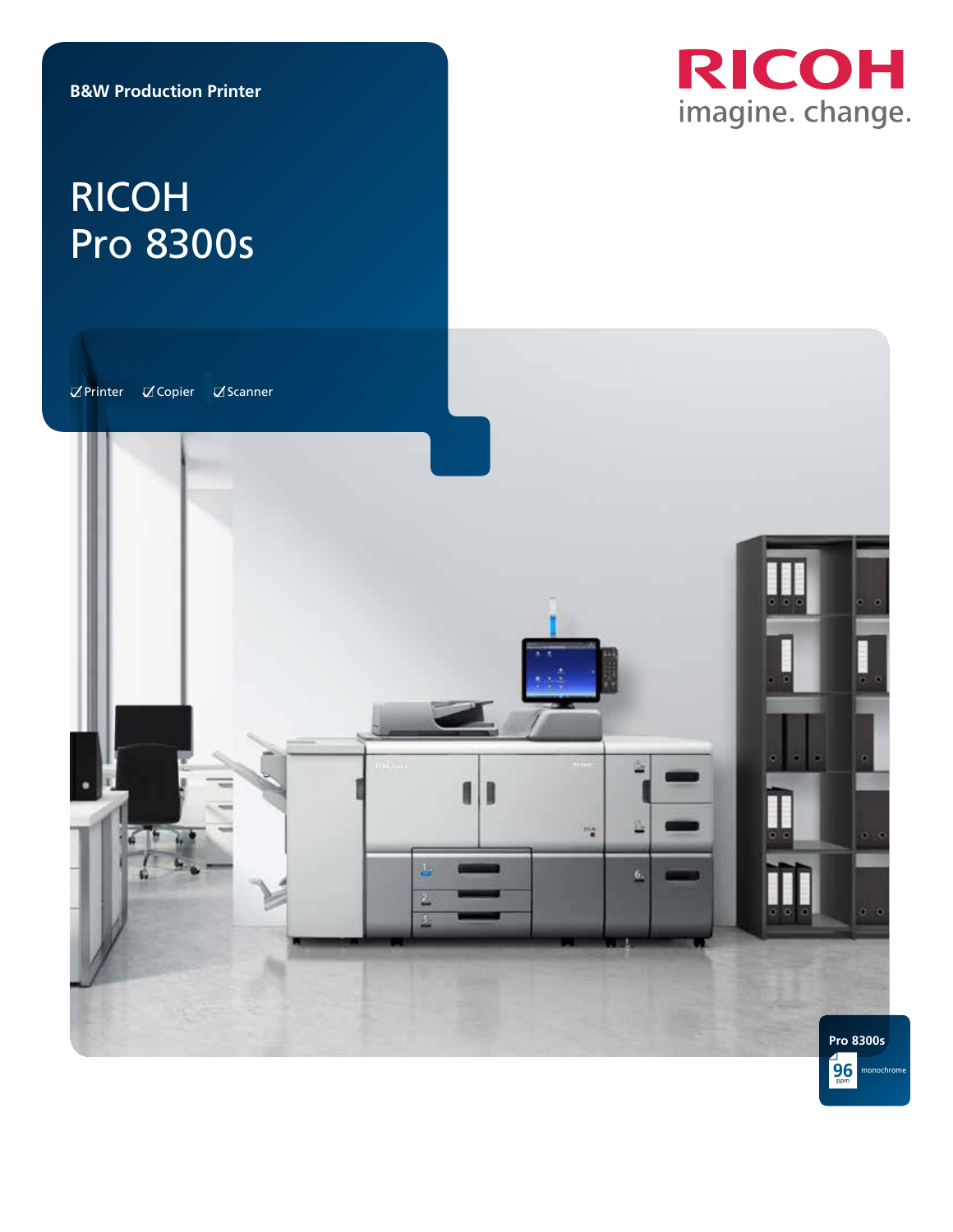## **Drive more productivity from a smaller footprint**

Your organization depends on cost-efficient, reliable, user-friendly black-and-white printing, copying, scanning and sharing. With space at a premium, the RICOH Pro 8300s was designed to deliver the productivity you need in a more compact footprint to make sure every user can meet their needs quickly and easily. Supporting a broad range of media — including colored papers — and the finishing options you rely on to make educational materials, business documents and customer communications crisp and professional, this system increases the efficiency of producing any job. The new, tablet-like 17" Smart Operation Panel, robust Paper Library and intuitive controls ensure that even novice users can achieve outstanding results every time.

## **Spend less time and energy for great results**

Produce projects in-house with razor-sharp text, lines and images in blackand-white at up to 1200  $\times$  1200 dpi resolution. Do it fast, with output up to 96 pages per minute and a total paper capacity of up to 8,800 sheets\* with optional trays to make shorter work of long print jobs. Meet environmental goals and control total operating cost with a device that is ENERGY STAR® certified, meets EPEAT® Gold\*\* criteria and prints on a wide variety of media from plain paper to cover stocks. The system is backed by Ricoh's extensive National Field Services team to ensure your system is up and running when you need it most.



\*Optional LCIT RT5130 and BY5020 Bypass Tray is required. \*\*EPEAT rating is applicable only in the USA.

## **Professional results at high volumes**

Rely on predictable performance at up to 1,000,000 pages per month with pristine results, project after project. Uniform toner particles create smooth halftones and gradations for precise results on charts, graphs, photos and line drawings, whether producing customer letters, policy manuals, classroom handouts, testing materials or flyers. Choose from a range of automated, business-critical finishing options, including stapling, hole-punching and saddle-stiching, to save time and deliver a professional image at the touch of a button. Whether working in a business, healthcare or educational environment, make the right impression with every document you print.

### **Capture, store and share documents securely**

Keep information moving — and safe. Use one-pass scanning to capture both sides of the page at up to 220 images per minute, or enjoy the convenience of scanning pages from books and manuals on the glass platen. The RICOH Pro 8300s makes information storage and sharing simple to support document-heavy workflows in legal, healthcare, enterprise and education environments. Choose from a wide range of delivery options including Scan-to-email, folder, URL and more — to store and distribute important files, or save directly to a USB or SD card. From digitizing records to making reproductions for meeting handouts and course-packs, share information in the format that makes the best sense for your audience.



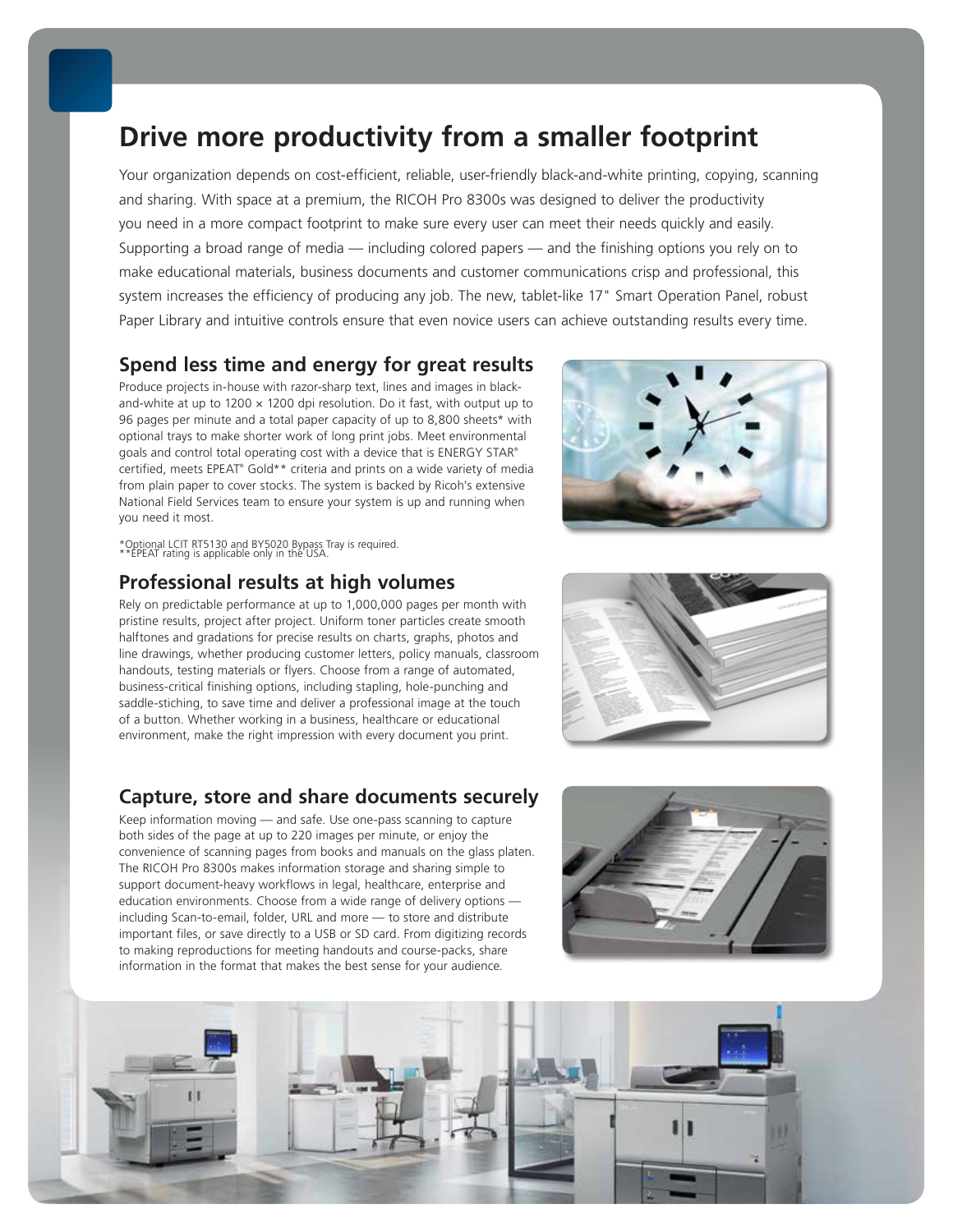## **Satisfy the varied needs of teams in education, business, government and beyond**

## **The media choices you're counting on**

The RICOH Pro 8300s provides the media support for a robust range of stocks from 52 to 300 g/m<sup>2\*</sup> to help you deliver your message most effectively. Print on sheets up to  $13" \times 19.2"$ \* for low-cost booklets, trifolds, classroom posters, technical documentation and more. The improved Contact Image Sensor (CIS) recognizes a wider range of colored papers, so you can further help documents stand out on a broad range of colored media and retain rich blacks in text and graphics.

\*Optional LCIT RT5110 is required.



## **User-friendly controls, apps and automation**

The tablet-like 17" Smart Operation Panel provides more than a clear view; it shares the same library of productivity applications your staff members are accustomed to using on Ricoh office printing devices. Create short-cuts and customized icons for preconfigured settings on frequently produced jobs to complete them fast and in fewer steps, whether simply printing on specific substrates or finishing projects with stapling or saddle-stitching. Use the robust Paper Library to get predictable, repeatable results. Choose your specific paper and the system will select the best settings automatically to deliver optimal printing quality. Thumbnail previews allow you to confirm jobs prior to printing to reduce costly rework and reprints.



## **Rely on active and passive data security**

There is no room for compromise when it comes to data and document security, and the RICOH Pro 8300s offers the administrative tools to help meet rigid security requirements. Restrict access to confidential information with User Authentication, and rely on Secure Socket Layer (SSL) and HDD encryption to help protect information from tampering and hackers automatically. Ricoh's DataOverwriteSecurity System (DOSS) renders latent information on the hard drive as unreadable. Opt for RICOH @Remote to collect meter data, generate detailed production reports and automate service alerts in order to manage your business even more closely and effectively.